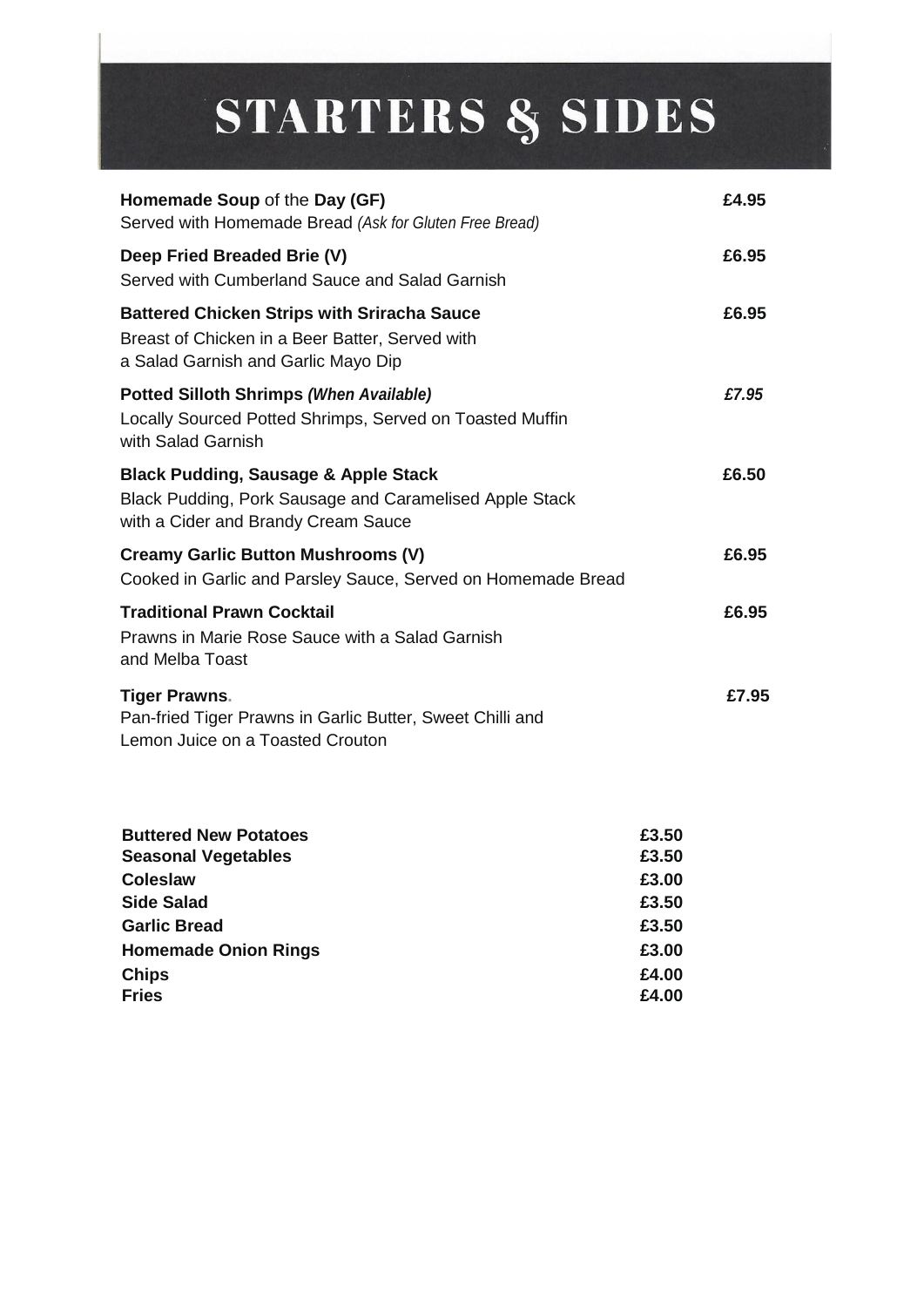# **MAIN COURSES**

| Pie of the Day<br>Chefs Homemade Pie in Shortcrust Pastry,<br>Served with Chips, Vegetables & Gravy                                                           | £12.95 |
|---------------------------------------------------------------------------------------------------------------------------------------------------------------|--------|
| <b>Homemade Lasagne</b><br>Beef Bolognaise Lasagne Served with Garlic Bread                                                                                   | £12.95 |
| <b>Creamy Chicken Curry</b><br>Chefs Homemade Chicken Curry Served with Rice<br>and Chips, Naan Bread and Poppadom.                                           | £13.95 |
| <b>Oven Roast Belly Pork</b><br>Crispy Oven Roasted Pork Belly Served on a Bed of Mashed<br>Potatoes, With Seasonal Vegetables and an Apple and Cider Sauce   | £14.95 |
| <b>Minted Lamb Henry</b><br>Slowly Cooked Lamb Shoulder in a Red Wine and Redcurrant<br>Jelly on a Bed of Mash served with Minted Gravy & Seasonal Vegetables | £15.95 |
| <b>Breast of Chicken</b><br>Stuffed with Haggis and Black Pudding, Wrapped in Bacon<br>Served with Sauteed Garlic Potatoes, Vegetables and a Whisky Sauce     | £14.95 |
| <b>Traditional Fish &amp; Chips</b><br>Beer Battered Cod Fillet Served with Chips and Mushy or Garden Peas                                                    | £14.50 |
| <b>Breaded Whole Tail Scampi</b><br>Served with Chips and Mushy or Garden Peas                                                                                | £14.50 |
| <b>Grilled Salmon</b><br>Grilled Fillet of Salmon Served with Buttered New Potatoes and<br>Seasonal Vegetables with A Dill and Lemon Sauce.                   | £14.95 |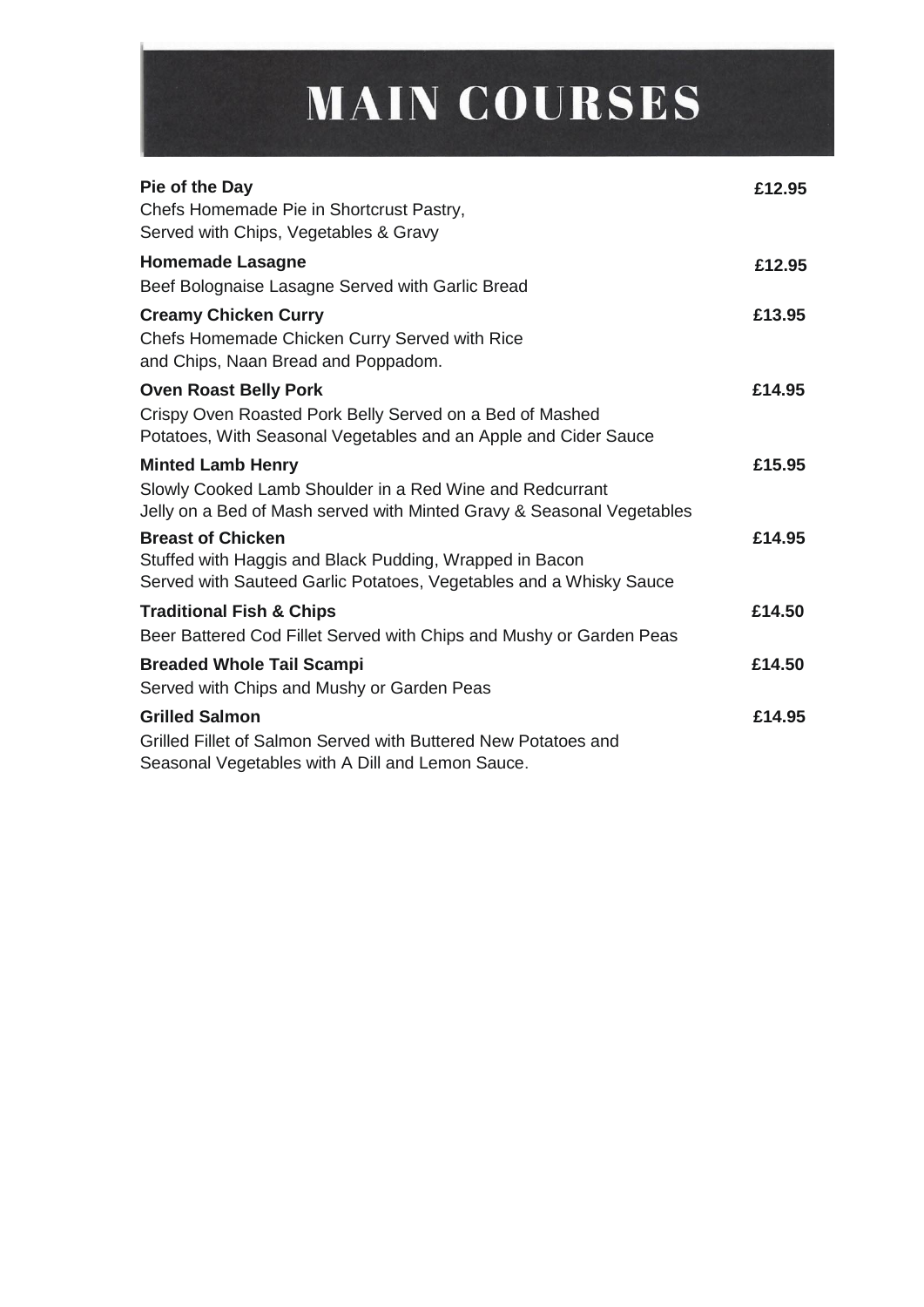## FROM THE GRILL

| <b>locally Sourced 10oz Sirloin Steak</b>                                                                                         | £22.95 |
|-----------------------------------------------------------------------------------------------------------------------------------|--------|
| locally Sourced 10oz Rib Eye Steak                                                                                                | £24.95 |
| <b>locally Sourced 10oz Rump Steak</b>                                                                                            | £20.95 |
| Add Scampi to any of the Above                                                                                                    | £4.00  |
| <b>Mixed Grill</b><br>Rump Steak, Lamb Chop, Gammon Steak, Cumberland Sausage,<br>Chicken, Black Pudding, Fried Egg and Pineapple | £30.00 |
| <b>Steak Sauces</b><br>Creamy Peppercorn, Port and Stilton, Diane, Rich Pan Gravy                                                 | £3.00  |
| 120z Gammon Steak with Pineapple & Fried Egg                                                                                      |        |
| <b>Cumberland Sausage &amp; Fried Egg</b>                                                                                         | £14.50 |
| All the Above Grills Served with Chips,<br>Grilled Tomatoes, Onion Rings & Mushrooms                                              | £13.50 |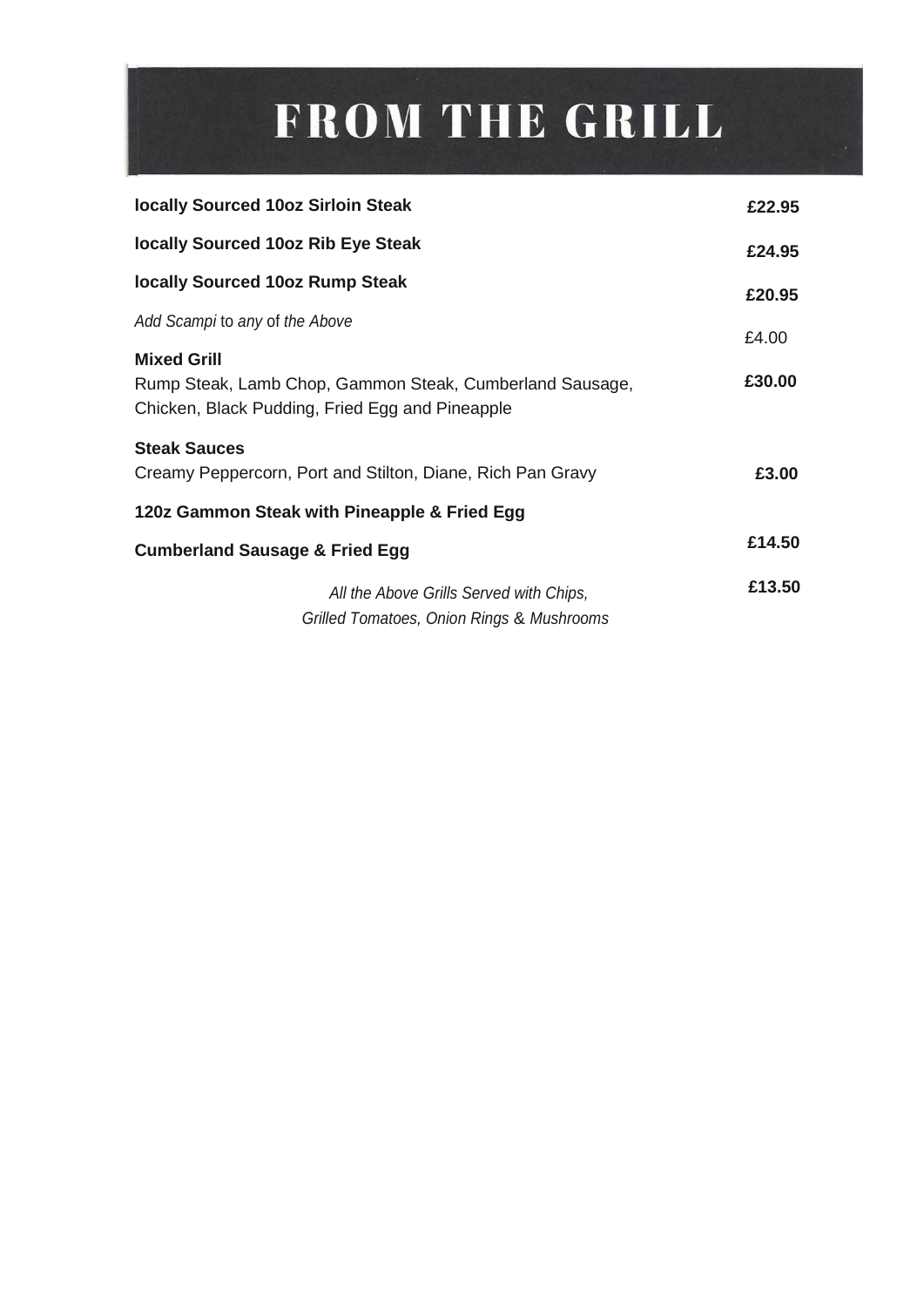#### **BURGERS**

| <b>Halloumi Burger</b><br>Grilled Halloumi Steak Served in a Brioche Bun with<br>Onion Rings, Chips and a Tomato Salsa                                                       | £12.95         |
|------------------------------------------------------------------------------------------------------------------------------------------------------------------------------|----------------|
| Golden Lion Homemade Southern Fried Chicken Burger<br>Fillet of Chicken Coated in our Chef's Southern Seasoning,<br>Served in a Brioche Bun with Onion Rings, Chips and Dips | £13.95         |
| <b>Golden Lion Homemade Beef Burger</b><br>Homemade 80z Burger Served in a Brioche Bun with<br>Onion Rings, Chips and Dips.                                                  | £13.95         |
| Add:<br><b>Cheddar Cheese</b><br><b>Blue Cheese</b>                                                                                                                          | £1.30<br>£1.30 |
| <b>Sauteed Onions</b><br>Fried Egg                                                                                                                                           | £1.30<br>£1.30 |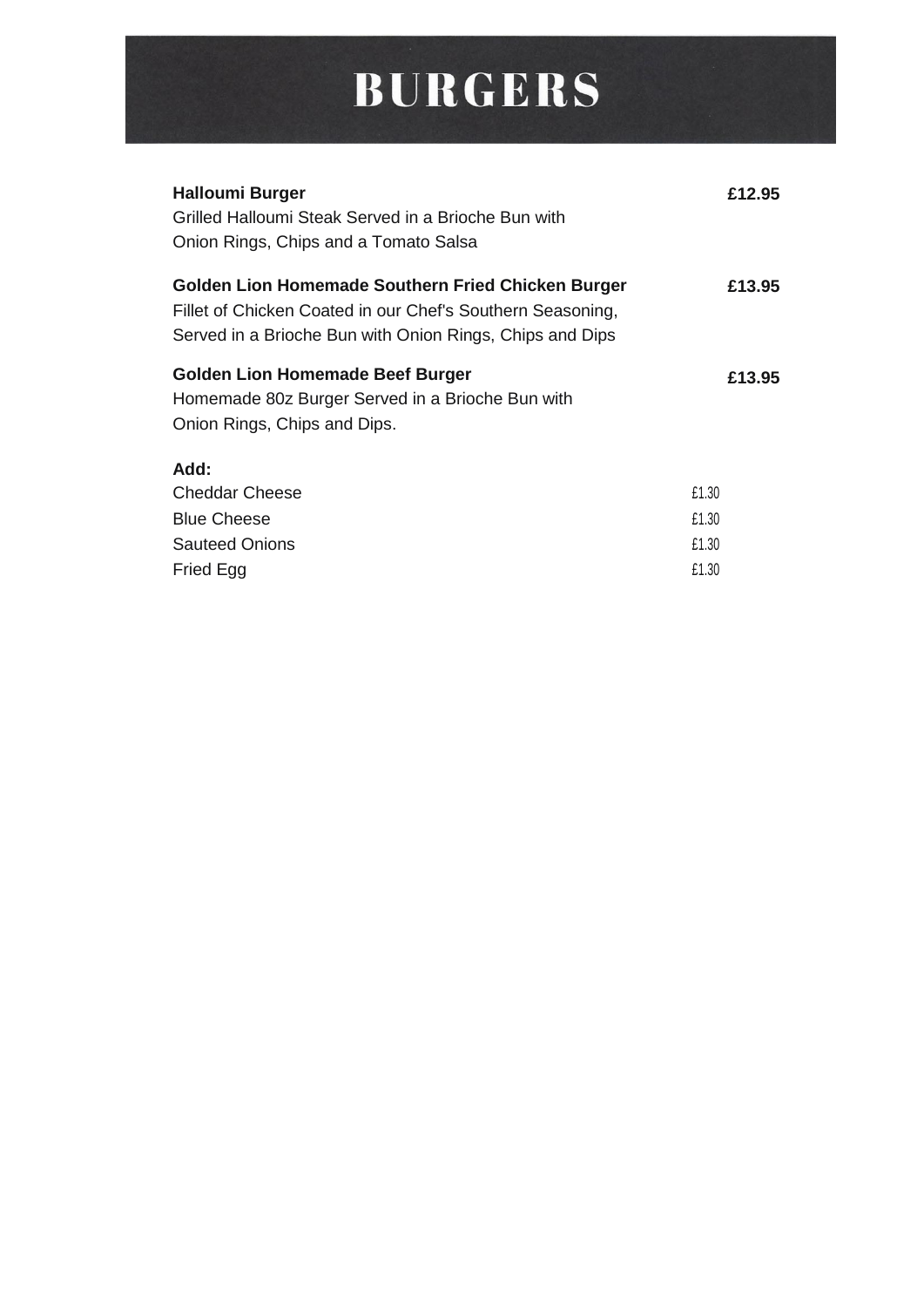## PASTA & SALADS

| <b>Seafood Pasta</b><br>Mixed Seafood in a Creamy White Wine Sauce,<br>Served with Linguine Pasta and Garlic Bread                                            | £13.50 |
|---------------------------------------------------------------------------------------------------------------------------------------------------------------|--------|
| <b>Creamy Tagliatelle</b><br>Tagliatelle Cooked in a White Sauce with Ham, Mushrooms,<br><b>Grated Cheese and Garlic Bread</b>                                | £13.50 |
| <b>Vegetarian Lasagne (V)</b><br>Roasted Vegetables with Layers of Pasta Cooked with<br>Bechamel & Tomato Sauce Served with Garlic Bread                      | £12.25 |
| <b>Chicken &amp; Chorizo Pasta</b><br>Pan-fried Chicken and Chorizo Tossed in Tomato Sauce<br>with Linguine Pasta and Garlic Bread, Drizzled with Green Pesto | £13.50 |
| <b>Mixed Meat Salad (GF)</b><br>A Selection of Cooked Meats Served with Seasonal Leaves<br>and Dressing                                                       | £12.50 |
| <b>Prawn Marie Salad</b><br>Fresh Prawns Served with Seasonal Leaves and<br><b>Marie Rose Dressing</b>                                                        | £13.50 |
| <b>Chicken Caesar Salad</b><br>Grilled Chicken on a Bed of Lettuce Tossed in Caesar Dressing,<br>topped with Parmesan and Croutons                            | £12.95 |
| <b>Grilled Halloumi Salad</b><br>Grilled Halloumi Fingers on a Bed of Mixed Leaves and<br>a Honey and Mustard Dressing                                        | £12.95 |
|                                                                                                                                                               |        |